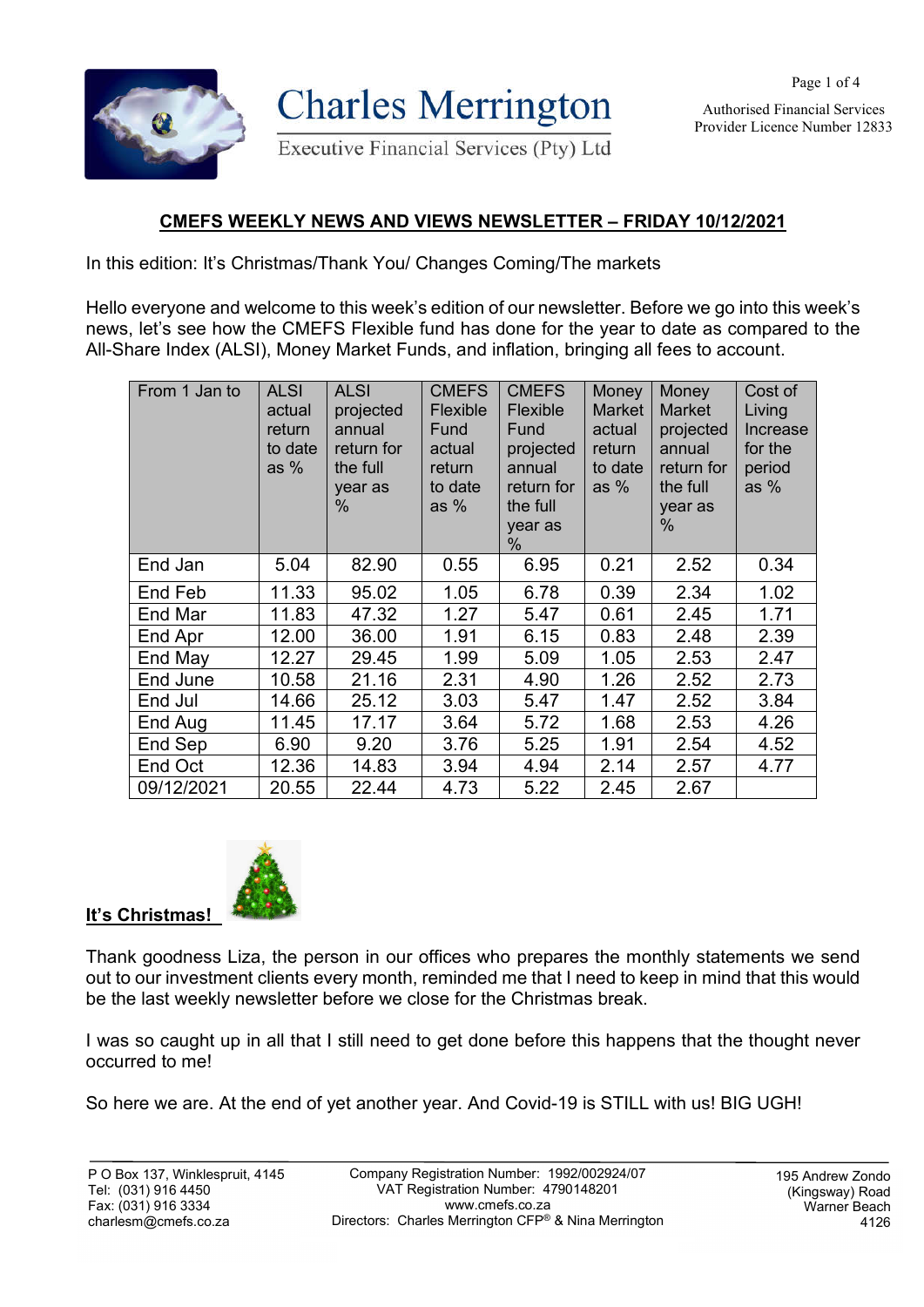I SOOOOO look forward to whenever it will be that we see the back of this thing. We have woken up every morning for nearly two years now knowing that today might be the day that this very nasty fella might find its way into our homes. We might not talk about it every day, but the thought is there all the time. And the unseen stress that this has placed on all of us has been more telling than many of us might want to admit. And we have ALL lost someone near and dear to us prematurely to this virus. And how this virus has changed all our lives. Remember the days when you simply reached out your hand and shook someone else's without having to worry about sanitizing immediately before/after etc. Or simply giving someone a really BIG HUG without worrying if this hug is the one that will kill you, or worse still, if you have just killed the person you've just hugged. And so on. Like I said, a very big UGH! But we have prevailed and prevail we will. As resilient as it is, we are where we are after millennia simply because we are more so.

Two more things. (1) Just below this newsletter is a link to a newsletter I receive occasionally from political commentator and analyst JP landman. They are always well researched and well worth the read. In this edition he talks about Eishkom and renewable energy. Enjoy. (2) We will be posting important information to our website, under the news and views tab, that may assist you during our annual shut-down, such as direct contact names and numbers of our staff, annuity payment dates etc. Please don't forget about it.

## **Thank you**

Outside of the virus and the July looting, we have been through some very challenging times over the last number of years in so far as the business is concerned. But I am happy to say that the good ship lollipop has now righted itself and is now ready to set sail for real again as we move into the next few years. And for all of you who have shared this journey with us, and continue to do so, a VERY BIG, HEARTFELT and SINCERE thank you to you all for hanging in there with us. We cannot tell you just how much your ongoing loyalty and support is both appreciated and valued. Words fail.

## **Changes coming**

None of us enjoys change. Ironic, as if change were not a constant we would not even be here, I guess. But here we are so let's get on with it.

We will be revisiting, in earnest, all our various service offerings in the new year as the burden of compliance has now grown so heavy that it is becoming/has become impossible to continue doing what we have been doing, in the way that we have been doing it, in the past.

It is simply impossible to adequately describe within the pages of this newsletter just how negatively these additional regulatory requirements have impacted on our *ability* to provide you with the various services we have up until now been providing you with.

Save to say that it has now gotten to the point where, if changes are not made, we simply will not survive. (Nor will others in this industry as they are faced with the same challenges)

It is ironic that the very regulation that is being put into place to protect you from unscrupulous operators within this industry, is on its way to shutting down your access to these very services that you need, as the burden of compliance simply makes it uneconomic to deliver the service required and comply with all this regulation at the same time.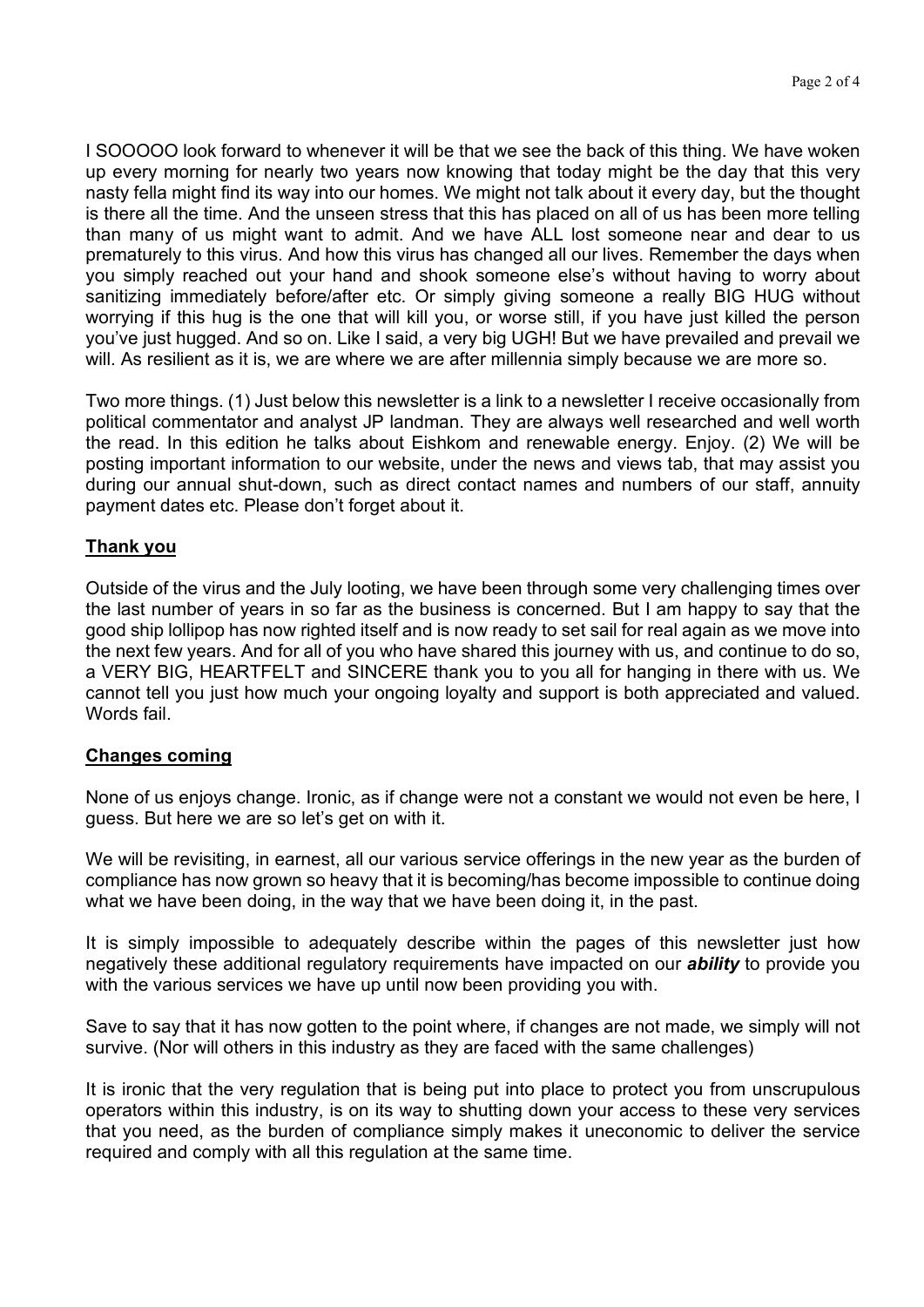And as a just "by the way", the unscrupulous in this industry pay no attention to this (or any other) law anyway, so it has zero positive effect on those at who it is aimed and brings to their knees those that are required to comply with all of these additional laws just to deliver the service they were delivering anyway.

Indeed, the law of unintended consequences strikes once again.

And it is all about TIME. Whereas, to bring you on board and deliver a requisite service to you in the past might have used up an hour of our time, to do this same thing now takes not less than 5 times as long due to all the paperwork that now needs to be put in place just to comply.

So the "spare" time we had in the past to add value-add services for "free" or for "less than value received" has evaporated almost entirely, if not entirely.

For example, I recently did a costing exercise on what it costs us to bring a new medical aid client on board. Without boring you with all the details, the "pay-back" period just to recover COSTS was around 7 years on average, and then ONLY if that person remained with us for the full 7 years. (It costs us, on average, being fully compliant along the way, about R6 500 all-in to bring a new medical aid client on board. Our average actual commission received is around R76 per month. R6 500/R76 = 85months/12 = 7.12 years). Of course, after that comes all the servicing demands which costs yet more and is not included in this costing.

Like I said, compliance costs.

Please however do not think that this applies to medical aids alone as we are experiencing similar things across all other divisions and product offerings due to the increasing burden of compliance.

SARS, for example, now require that we as tax practitioners spend more and more time on work they used to do. Net result being that where it took 30 minutes to e-file a return, it can now take 1  $\frac{1}{2}$  to two hours (or more) to file the same return.

Of course, we do not want to frighten anyone away, and we are going to do everything we can to absorb as many of these additional costs as possible so as to have minimum impact on you as possible in so far as our continued service offerings to you are concerned, but this being said, there is only so much we can do, so some changes will be necessary.

Please also know however that no radical overnight changes will be made. They need to be carefully thought through and equally as carefully implemented, and we need to keep you as fully informed as possible prior to any change being made, so I can assure you there is no need for panic, either now, or at any point in the future.

I have set aside the next three months (Jan/Feb/Mar) to give my full attention to ensuring that we have a sustainable business model, that meets both your and our expectations and budgets going forward, so I will be pretty much "out of commission" during this time other than giving my time over to completing work that I am already committed to. Please accept my apologies for any inconvenience this might cause but I can assure you it will be well worth it for all concerned once this exercise has been completed. Thank you for your understanding in advance.